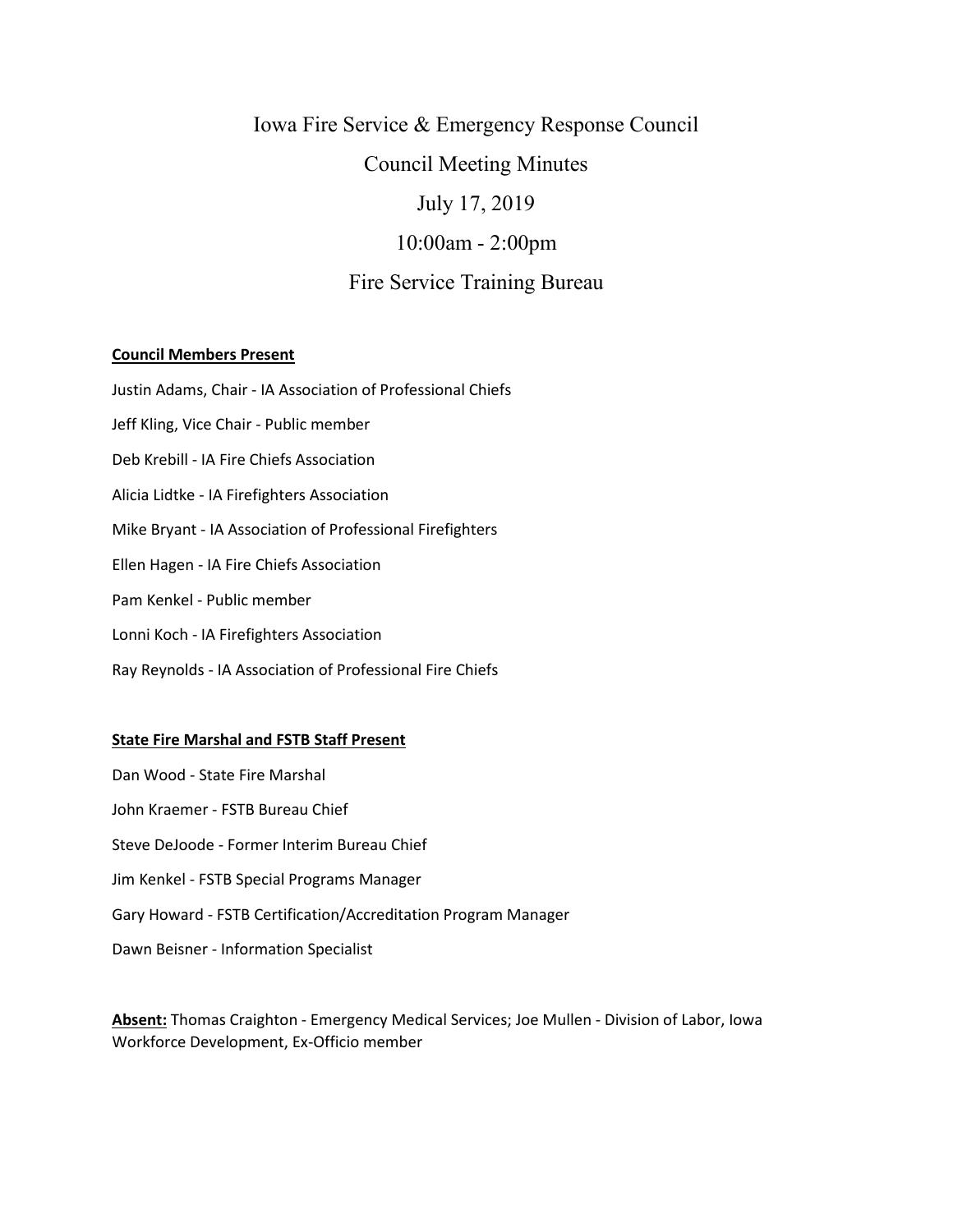**Call to Order:** Chairman Adams called the meeting to order at 10:04 AM.

**Approval of Agenda:** Motion to approve agenda by Jeff Kling; second by Ellen Hagen. Approved.

**Approval of Minutes:** Motion to approve agenda by Jeff Kling; second by Ellen Hagen. Approved.

# **Community College Report (Kim Fensterman):**

Waiting for E-7 Rollout to have the Community College Coordinator meeting. There has been a huge turnover of Program Coordinators due to budget cuts, attrition, etc.

# **IaSFSI and EMA Report (John Kraemer reported for IaSFSI President, Thomas Craighton):**

Looking forward to the Annual Instructors Conference Dec 6-7 at Prairie Meadows. FSTB will pay for speaker, will handle education part, and work with Thomas on the brochure/registration. Partnering to improve and create a culture of quality instructors. Craighton wanted Council to know that there has been a 25% turnover of EMA Coordinators. He would encourage everyone to meet with their new county EMA coordinators.

# **SFM Update (SFM Dan Wood)**

Fire Deaths:

•25 fire deaths thus far. Last year at this time there were 39, so it has improved.

Staffing update:

•Two new inspectors in Fire Prevention. Two will be out on medical leave. One retirement in Building Code.

The Building Code position will not be filled, so that the FSTB can safely replace the two open positions (Fire Service Technical Assistant and Accounting Technician 3) due to retirements at the FSTB.

Fireworks update:

•There were 612 licenses for fireworks (down from 891 last year). SFM able to inspect 400 of those.

•Two companies, TNT and Bellina, have 2/3 of the licenses.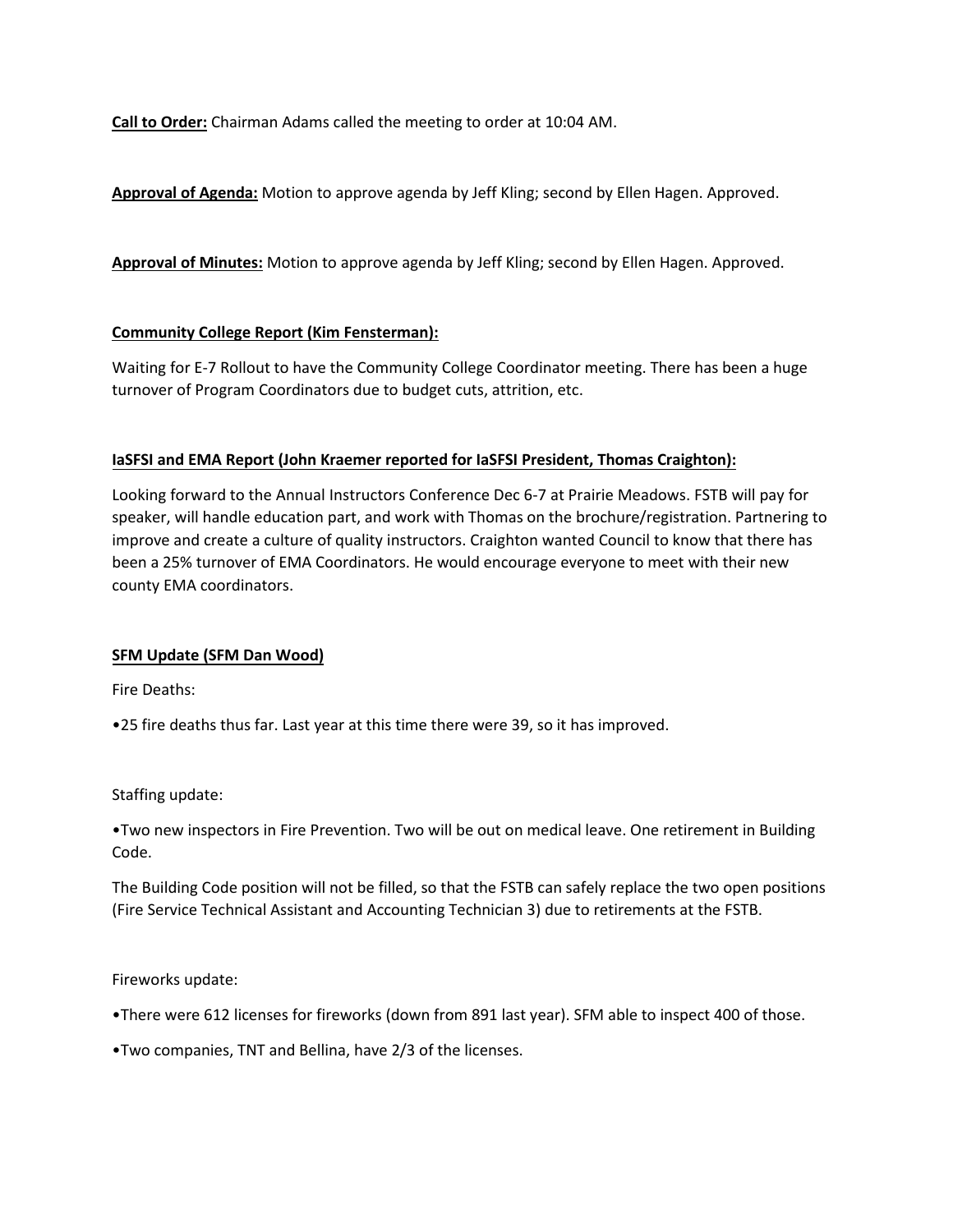•Lots of illegal sales of commercial grade fireworks. These fireworks were confiscated and the respective locations were shut down. One death in Cedar County due to an illegal firework. SFMO is still trying to find the source of the illegal firework.

•2019 Fireworks Grants

Received 14 requests = \$588,533.27

Discussion about need to educate people, talk to groups, community, etc. about this grant.

# **FSTB Update (Bureau Chief Kraemer):**

Follow-up action items for IFSERC from April 17, 2019:

•Admin Fees

-Russ Grossman itemized what he does in support of the FSTB partners (registration, recording attendance, prepare certificates, prop delivery, transcripting, etc). Determined 6% admin fee would be justifiable.

-Proposal made by Kraemer to the Council to begin charging training funds an administration fee of 6% for courses FSTB partners perform.

-Ray Reynolds questioned what percentage goes to the contractors. Kraemer suggested it would be approximately 1/3rd, and that the goal is to invest in our own instructors - would like to build on our capacity to provide more advanced, specialized training that would be taught by our own instructors. Potential train-the-trainers.

-Motion by Ray Reynolds to approve FSTB increasing the admin fee by 6% effective September 1, 2019. Seconded by Lonnie Koch. All approved. Motion carries.

•Certification Fees

-Iowa's \$50 fee per certification is on low end, compared to other states. This fee has not changed in over 30 years.

•FSTB Staffing Update

-Interviewing for Fire Service Technical Assistant position.

-Will begin selecting candidates for Accounting Tech 3 position

•FY20 Budget Update

-State Appropriation - \$815,345.00

-Volunteer Firefighter Training Fund - \$825,520.00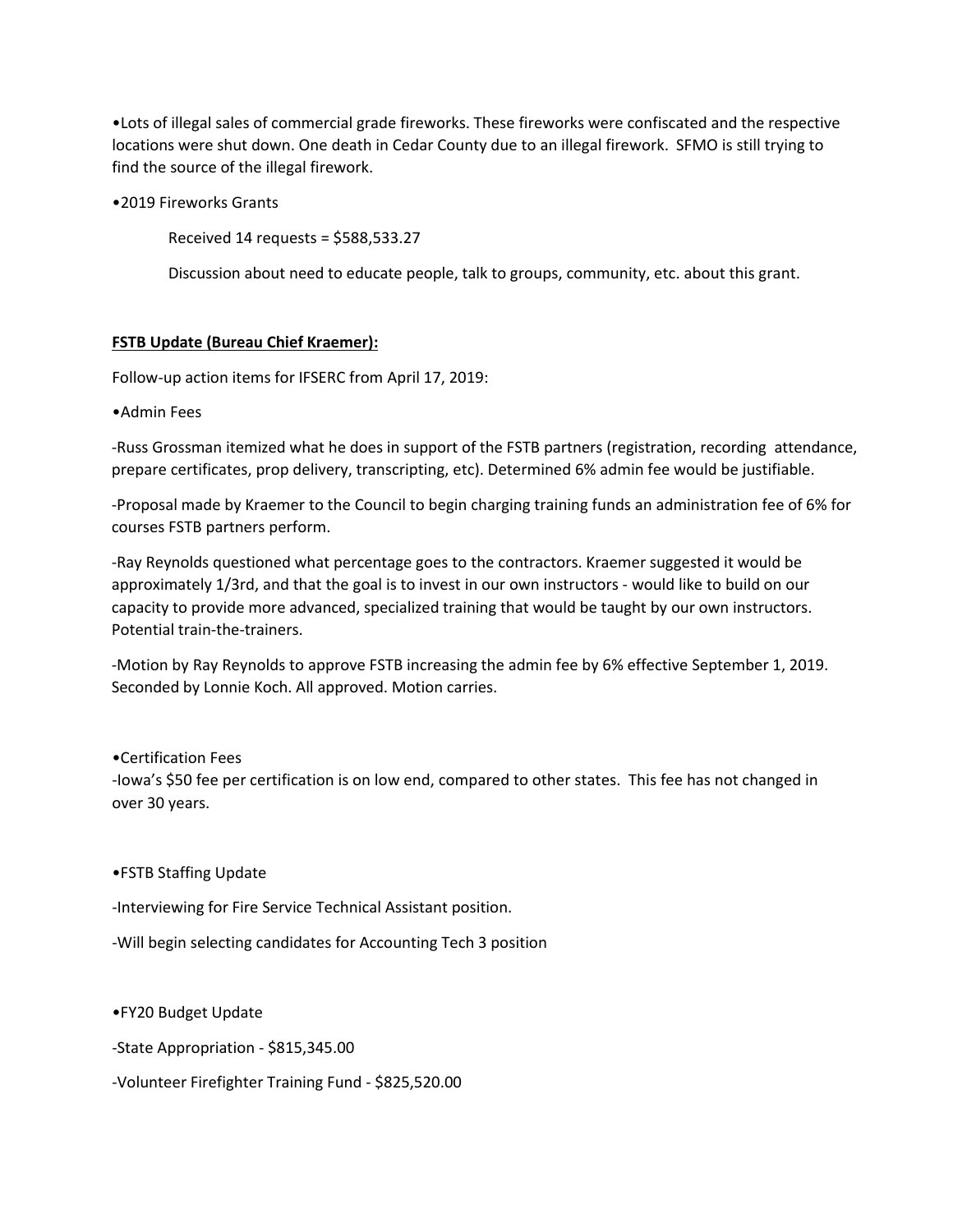-Additional Appropriation to the VFFTF for FSTB Operations - \$50,000 -Paul Ryan Firefighter Memorial Safety Fund - \$57,205.00 -Volunteer Firefighter Income Tax Check-Off Fund - \$137,543.00 -NFA Grant - \$0 -Fire Equipment Revolving Loan Fund - \$683,509.00

•2017 AFG Grant

-Purchased two pick-up trucks (F-250/F-350)

-Purchased six 24' trailers (certification testing, training, disaster response)

-Purchased first due engine equipment for the trailers

-Mobile vehicle fire prop bid is out

•Computer-Based Testing

-First beta-test completed in June at Missouri Valley, Iowa test site

-Working on periphery of testing (registration, reporting, storage of records, etc.)

•2018 AFG Grant

-Still waiting to hear results

•FSTB Certification Reciprocity Fees

-Currently charge \$50.00 per certification, brought into Iowa.

-Propose to charge \$50/certification, but implement a cap of \$200.00

Motion by Jeff Kling to implement a \$200.00 cap on certification reciprocity (Thus, if a candidate has 4 certifications to bring to Iowa, they will be charged \$200.00. If they bring 3 certifications, they will be charged \$150.00. If they have 6 certifications to bring to Iowa, they will be charged \$200.00. Seconded by Ray Reynolds. All approved. Motion carries.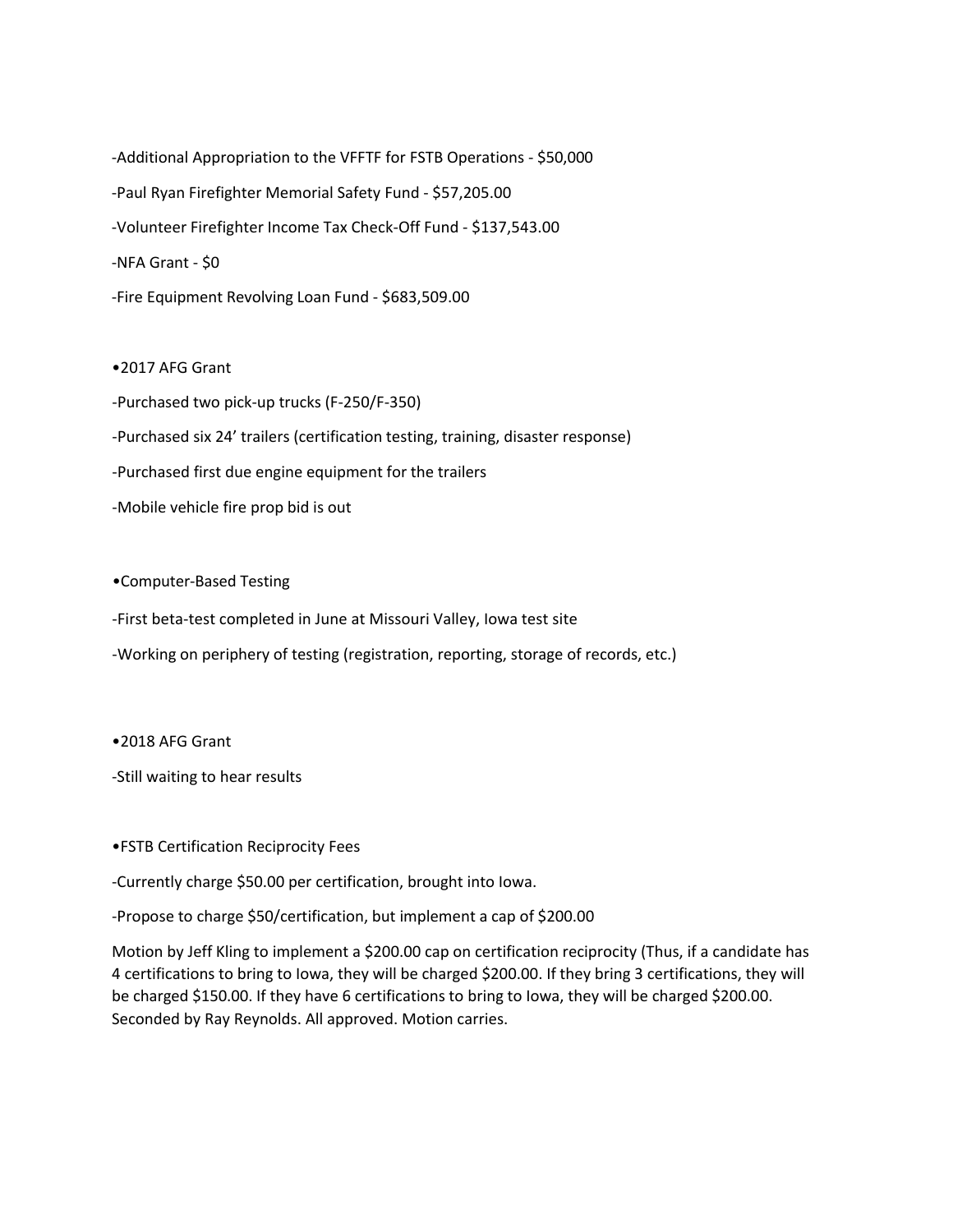•FSTB Certification Pass/Fail rates for FF1 and HazMat

-John Kraemer believes FSTB can do better and proposes a three-pronged approach to assess the problem:

-Review and improve curriculum and instructor tools (roll-out new E-7 Instructor packets)

-Review and validate certification exams (E-7 review and validation of test banks)

-Increase classroom expectations for instructors and students (expectation of student to show commitment, increase expectation of instructor)

•Essentials 7 Roll-out

-Scheduling regional meetings with FSTB field staff

-E7 roll-out will include FF1 and 2, and HazMat Ops and Awareness (moving from NFPA to 1072)

-Due to new information required, FF1 training was increased to 160 hours (from 125) for FF1 and HazMat Awareness/Ops.

- •Practical Exam Skills Sheets are now online to assist instructors and students with preparing for the practical exams, and to show students what evaluators are looking for when testing.
- •Bureau Chief Kraemer expressed need to get word out about the need for a new facility. Chairman Adams suggested that Council members will go back to their associations and communicate needs of the FSTB.

### **Old Business:**

•Computer-based testing:

-Successful beta testing on June 12 (tested HazMat and FF1)

Wish list:

-Set up to auto-advance to next question

-Set up to go back and review/change, etc.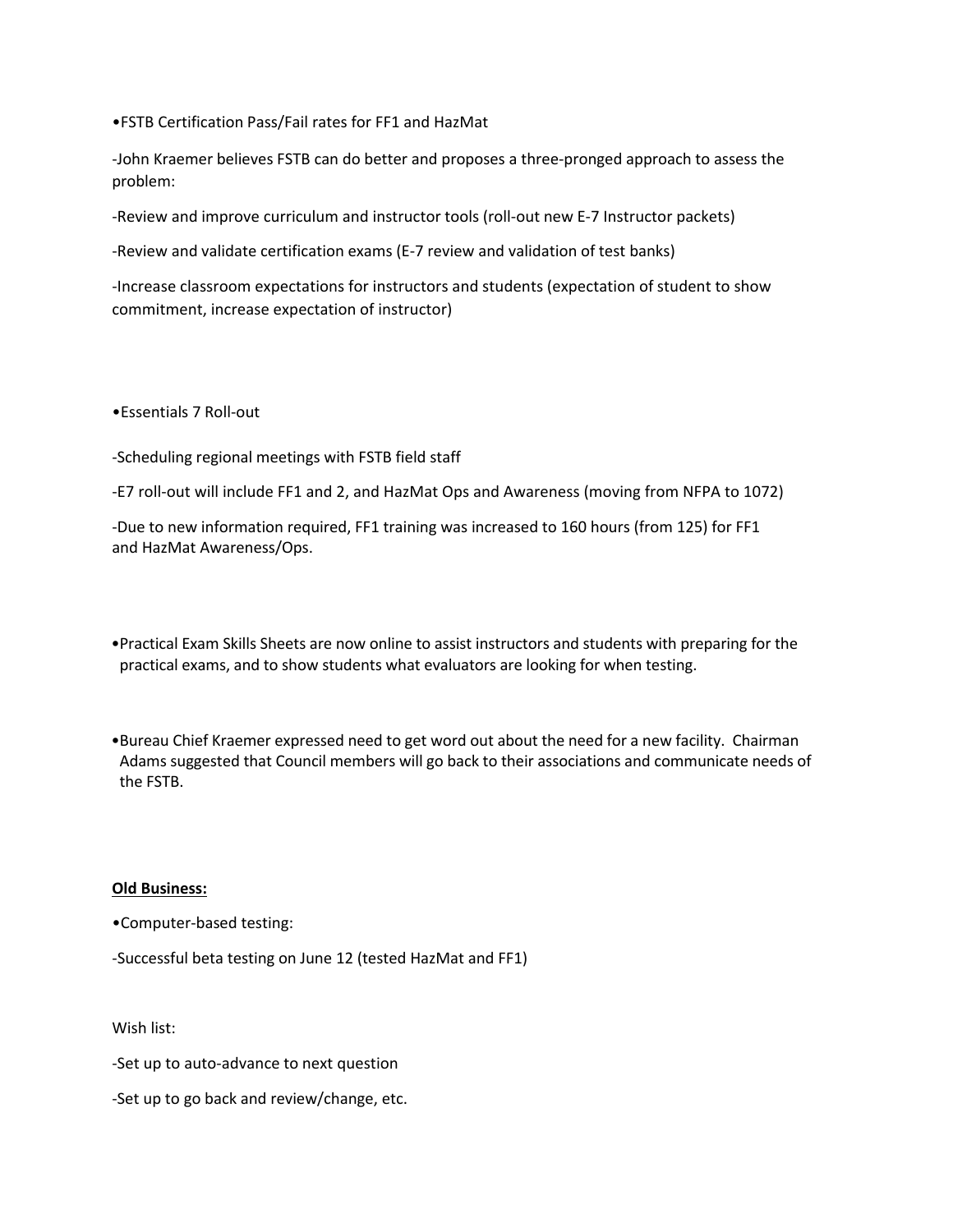-Ability to flag unanswered questions and move on

-Set up so cannot submit until answered all questions

-Set up to see results as soon as submit button is hit.

Mike Bryant suggested that it would be nice to log in and see what questions were missed. Could benefit the student and could provide feedback to the instructor.

## **New Business:**

-Fireworks Grant Application Review

-Current total = \$588,533.27

-Received 14 applications for a total of \$313, 114.00.

-Motion #1 by Mike Bryant to fully fund fireworks related requests. Determined only #3, 4, 5, 6, 10, 11, and 14 be considered. Seconded by Ray Reynolds. All approved. Motion carries.

-Motion #2 by Jeff Kling to fully fund #13. Seconded by Mike Bryant. Ray Reynold abstained. All approved. Motion carries.

# **Line by line votes:**

#2 Redfield Fire & EMS - Motion by Mike Bryant to deny Redfield due to lack of clarity to fireworks on application. Seconded by Ellen Hagen. All approved. Motion carries.

#7 Forest City Firefighters Association - Motion by Lonnie Koch to deny Forest City due to lack of clarity to fireworks. Seconded by Ray Reynolds. All approved. Motion carries.

#8 Chariton Volunteer Fire Department - Motion by Lonnie Koch to approve Chariton request. Seconded by Ray Reynolds. 6 Ayes / 2 Nays / 1 abstain. Approved. Motion carries.

#9 Belle Plaine Area Ambulance - Motion by Mike Bryant to approve Belle Plain request. Seconded by Ray Reynolds. 6 Ayes / 2 Nays / 1 abstain. Approved. Motion carries.

#12 Tama EMS - Motion by Mike Bryant to approve Tama request. Seconded by Ray Reynolds. 4 ayes / 4 nays / 1 abstain. Denied for lack of support. Motion by Ellen Hagen to fund one ventilator for Tama. Seconded by Ray Reynolds. 5 ayes / 3 nays / 1 ab- stain. Approved. Motion carries.

#15 Knoxville Fire Department - Motion by Mike Bryant to approve Knoxville request. Seconded by Lonnie Koch. 6 Ayes / 2 Nays / 1 abstain. Approved. Motion carries.

Mike Bryant requested that we revisit criteria for future applications. Ray Reynolds put together Tier 1- 3 criteria for Fireworks Grant selection. Put on agenda for next meeting.